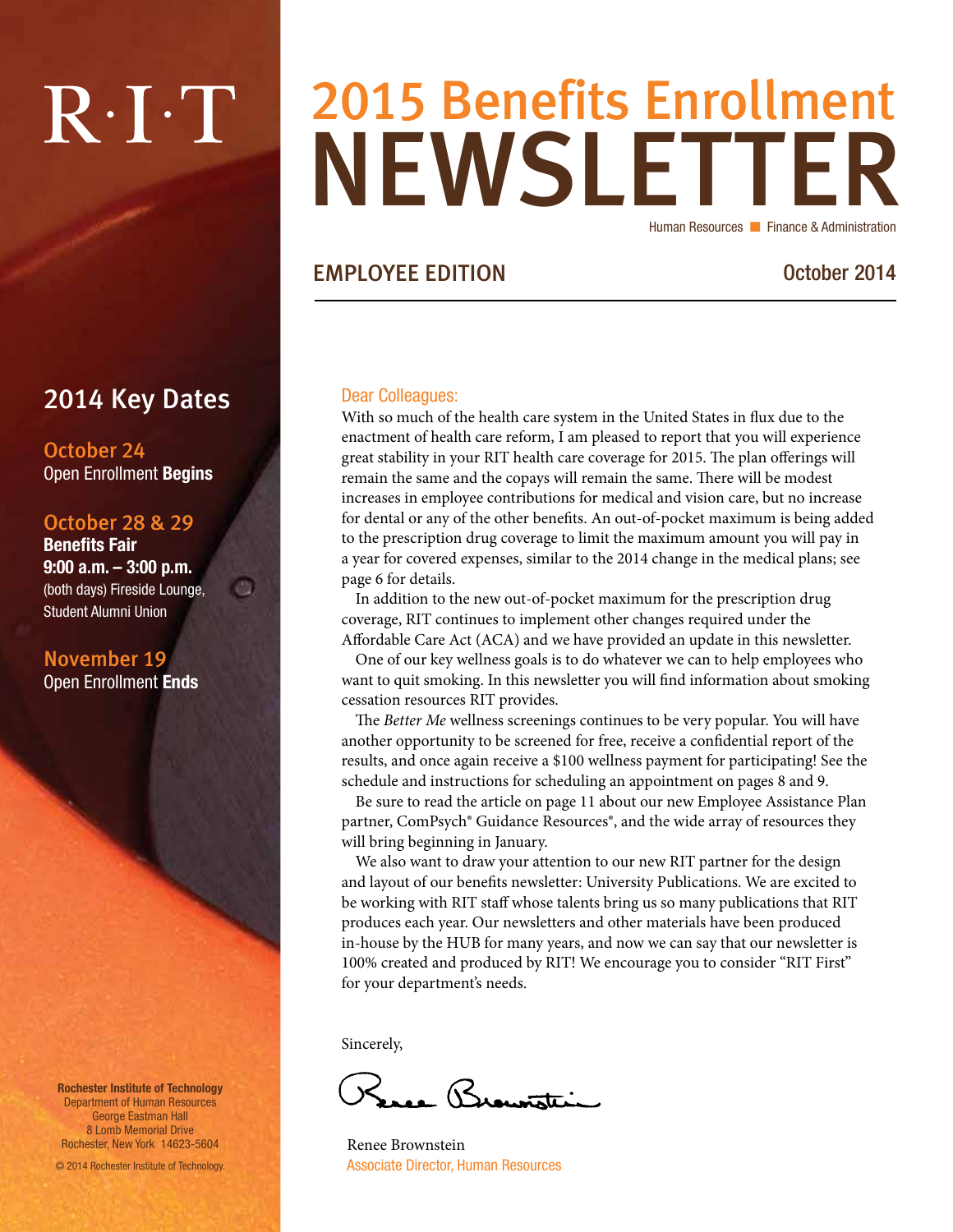# 2015 Open Enrollment News

## WHO MUST ENROLL?

Your current medical, vision, dental, life, AD&D, LTD, and legal services coverage continue automatically into 2015. The Beneflex Dependent Day Care Spending Account and the Beneflex Health Care Spending Account do NOT continue automatically – if you want to participate in Beneflex for 2015, you MUST enroll.

#### YOUR ONLY OPPORTUNITY TO MAKE A CHANGE IS NOW

Please remember that the Benefits Open Enrollment period is **your only opportunity to enroll, change, or cancel most of your benefit elections**, unless you have a qualified family or employment status change during the year. A qualified family or employment status change includes:

- **• Marriage**
- **• Birth or adoption of a child**
- **• Divorce**
- **• Death of a spouse or dependent**
- **• A change in employment** (e.g., spouse gaining or losing employment, or your status changing from part-time to full-time)

If you experience one of these events and want to elect, change, or cancel your coverage, under IRS rules, you must notify the Human Resources Department **within 31 days of the event**. Otherwise, you must wait until the next Open Enrollment for a January 1 effective date. In addition, please note that the event must be consistent with the change you want to make *(e.g., changing from two person to family coverage after the birth of a child).* 

Refer to the chart called *Mid-Year Benefits Enrollment Change Summary* at www.rit.edu/benefits under "Other Resources" for more details on making mid-year changes. If you are adding a family member, proof of eligibility is required. See the Family Member Verification link on the benefits page of the HR website at **www.rit.edu/benefits**.



#### YOU CAN MAKE CHANGES TO THE FOLLOWING BENEFITS FOR A JANUARY 1, 2015 EFFECTIVE DATE:

- Medical
- Dental
- Vision
- Beneflex
- Legal Services Plan
- Supplemental LTD Insurance
- Supplemental, Spouse, and Child Life Insurance
- Supplemental, Spouse, and Child AD&D Insurance

If you do not take action during the enrollment period, you will not be able to make changes to these benefits during the year, except as described at left. Your 2014 benefit elections for the benefits listed here will continue into 2015 EXCEPT for Beneflex. Your 2014 Beneflex election DOES NOT CONTINUE in 2015 automatically. If you want to participate in Beneflex for 2015, you MUST enroll.

### EVIDENCE OF INSURABILITY

If you elect or increase your Supplemental Life, Spouse Life, and/ or Supplemental LTD, you (or your spouse in the case of Spouse Life) will need to complete the Evidence of Insurability (EOI) process for RIT's insurance company, Prudential.

Prudential will send an e-mail to your RIT e-mail address, asking you to complete a questionnaire, which Prudential will review to determine if coverage will be approved. Your new coverage will not go into effect unless Prudential approves it and the new payroll contributions will not begin until Prudential approves the coverage.

RIT Human Resources will send an e-mail to affected employees reminding them about the Prudential e-mail. If you prefer to complete a paper form, please contact your benefits representative in the HR Department.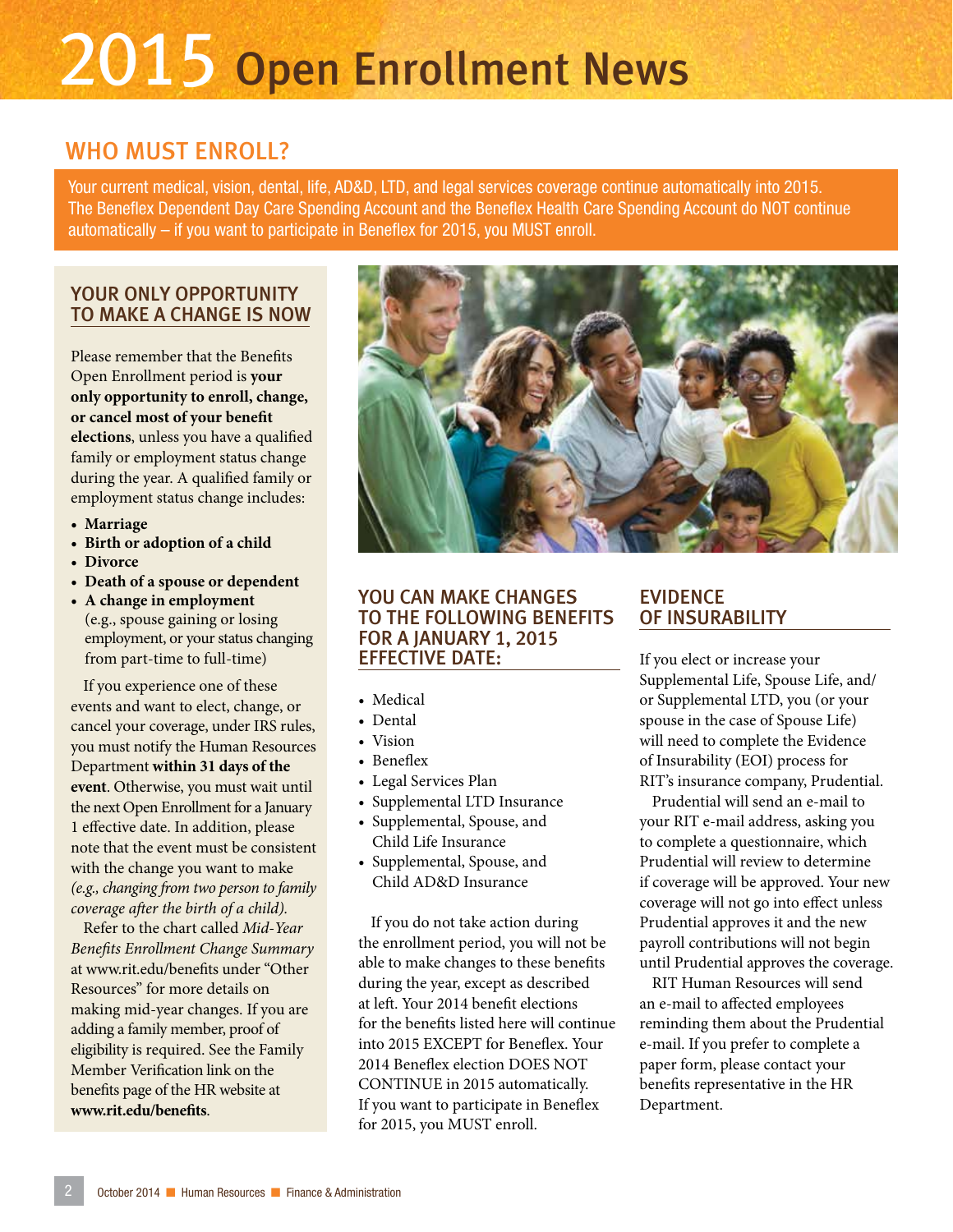## REMINDERS—COVERAGE FOR CHILDREN

If you did not add a new baby to your medical, vision, or dental plan when he/she was born, Open Enrollment may be the time to do it. Children are eligible for benefits until age 26.

#### HOW TO ENROLL

You can make changes to your benefits, enroll in new benefits, or cancel coverage online using Employee Self-Service at **http://myinfo.rit.edu** (same place you access your online paystub).

We encourage you to take advantage of the many enrollment resources available to you. You will find the employee contribution information for the various benefit plans on pages 14 – 15. Additionally, your personalized contribution amounts for your benefit choices are displayed on the enrollment screens when you log in to Employee Self-Service.

While the online enrollment process is fairly simple, we have added detailed, step-by-step instructions to the HR website. Also, each online screen has

help text with important information. When you finish your enrollment, you will be able to print the confirmation page so you have a record of your elections for 2015. Please note that you will not receive any other confirmation statement of your elections.

We have also scheduled several Open Lab sessions (see schedule below), staffed by HR representatives, where you can come, at your convenience, for help logging in to Self-Service and completing the enrollment process.

*A sign language interpreter will be provided upon request, subject to availability. Contact the Department of Access Services (DAS) directly at https://myaccess.rit.edu or x5-6281/V and x5-6242/TTY.*

|   | <b>Lab Schedule</b>    |                    |                            |  |  |  |  |  |
|---|------------------------|--------------------|----------------------------|--|--|--|--|--|
| # | Date.                  | <b>Time</b>        | <b>Location</b>            |  |  |  |  |  |
|   | Tuesday, November 4    | 11 $a.m. - 1 p.m.$ | Wallace Library, Room 3650 |  |  |  |  |  |
| 2 | Wednesday, November 12 | $7:30 - 9$ a.m.    | Wallace Library, Room 3650 |  |  |  |  |  |
| 3 | Monday, November 17    | $3 - 5$ p.m.       | Wallace Library, Room 3650 |  |  |  |  |  |

#### NEW NAME FOR RIT'S BENEFLEX ADMINISTRATOR

RIT's Beneflex administrator (EBS-RMSCO) now has a new name: Lifetime Benefit Solutions, Inc. It is in the process of changing its branding to reflect the new name and logo. It will be updating its

website as well as its forms; we will post the new forms on the HR website when they are available. Replacement cards will not be issued; current participants should continue to use their current flex card.

# 2014 Benefits Fair

October 28 & 29 9:00 a.m. – 3:00 p.m. (both days)

Location: Fireside Lounge, Student Alumni Union

#### Representatives available from:

- Medical and Dental (Excellus BlueCross BlueShield)
- RIT Prescription Drug (Express Scripts, formerly Medco)
- Rochester Regional Health System (RRHS)
- Wegmans Pharmacies
- Beneflex (Lifetime Benefit Solutions, formerly EBS)
- Vision Care Plan (VSP)
- Retirement Plan Recordkeepers (Fidelity and TIAA-CREF)
- Life, AD&D, and Disability Insurance (Prudential)
- EAP Provider (Guidance Resources)
- Legal Services Plan (Hyatt)
- New York's 529 College Savings Program
- Pet Insurance (VPI) (Oct. 28 only)
- RARES Employee Discount Program
- RIT's Better Me Employee Wellness Program
- RIT's Human Resources, Center for Professional Development (CPD), Dining Services, Ombuds Office, Staff Council

#### Free Services including:

Chair Massages Blood Pressure Checks Body Fat Analysis

Enter and WIN! Prize Drawings & Free Stuff

Under IRS regulations, raffle prizes may be taxable.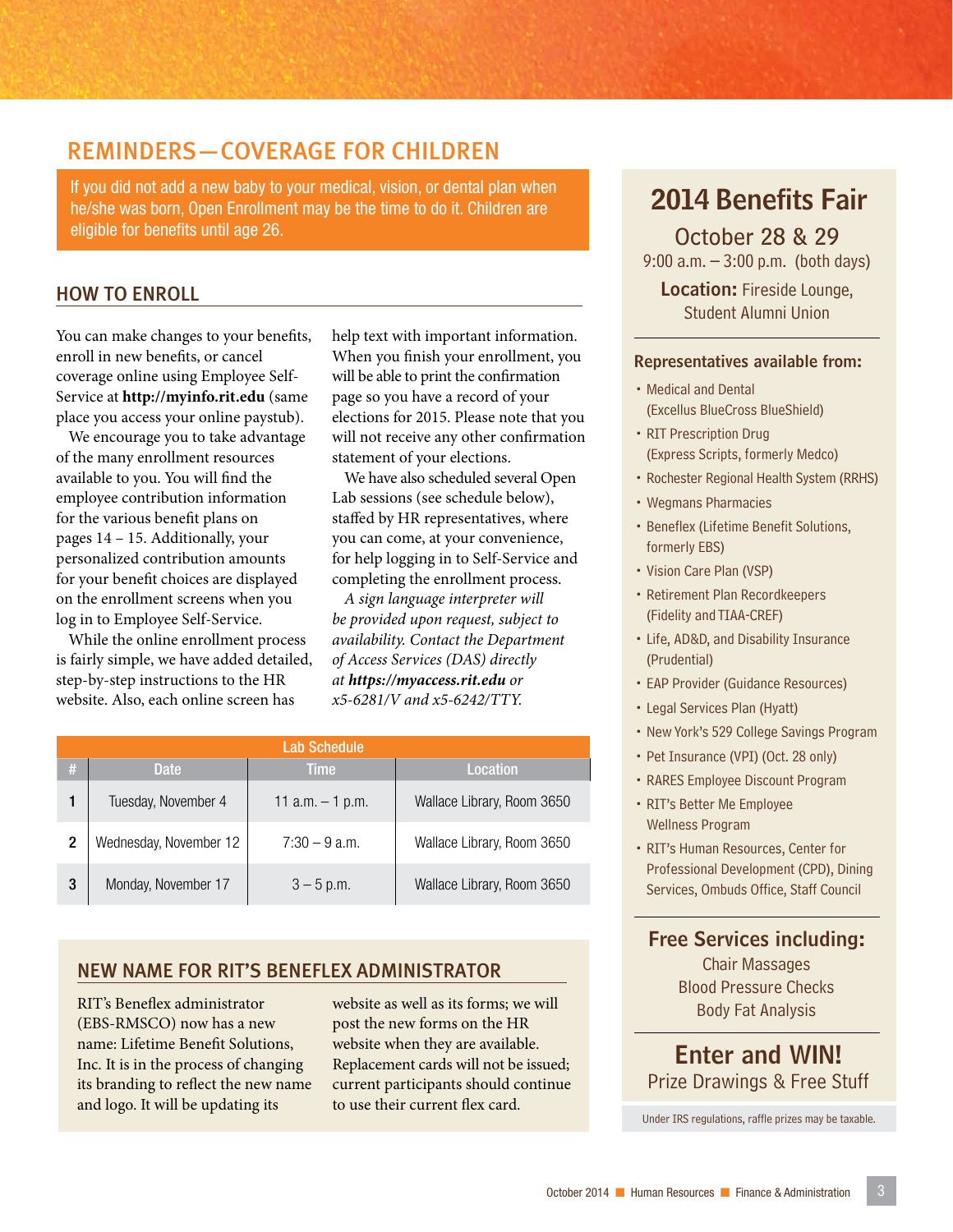# Prescription Drug Updates

![](_page_3_Picture_1.jpeg)

#### REMINDER ABOUT PURCHASING YOUR MEDICATIONS AT WEGMANS

RIT is continuing its successful preferred pharmacy arrangement with Wegmans Pharmacies for 2015. About 70% of all retail medications dispensed under RIT's prescription drug plan are purchased at Wegmans. As a reminder for those

who have not made the switch, refer to the chart below to see the savings at Wegmans compared to other retail pharmacies. If you take a maintenance medication (a medication you take for an ongoing condition such as to

reduce blood pressure), and it is not convenient for you to go to a store, you may be interested in Wegmans' free home shipping service (FHS). Contact Wegmans for more details at wegmans.com or by calling 1-800-934-4797.

| POS A and POS B                               |                                     |                     |                                 |                                           |               |
|-----------------------------------------------|-------------------------------------|---------------------|---------------------------------|-------------------------------------------|---------------|
|                                               | <b>Wegmans pharmacy</b>             |                     | Other participating retail      | <b>Express Scripts</b><br>mail            |               |
| Category                                      | 30-day supply,<br>no limit on fills | $90$ -day<br>supply | 30-day supply,<br>up to 3 fills | 30-day supply<br>4th fill and after $(1)$ | 90-day supply |
| <b>Tier 1: Generic Drugs</b>                  | \$10.00                             | \$25.00             | \$12.00                         | \$30.00                                   | \$25.00       |
| <b>Tier 2: Brand Name Formulary Drugs</b>     | \$25.00                             | \$62.50             | \$30.00                         | \$75.00                                   | \$62.50       |
| <b>Tier 3: Brand Name Non-Formulary Drugs</b> | \$40.00                             | \$100.00            | \$50.00                         | \$125.00                                  | \$100.00      |

| <b>POS D</b>                                                                                                     |                                     |                     |                                 |                                           |               |
|------------------------------------------------------------------------------------------------------------------|-------------------------------------|---------------------|---------------------------------|-------------------------------------------|---------------|
|                                                                                                                  | <b>Wegmans pharmacy</b>             |                     | Other participating retail      | <b>Express Scripts</b><br>mail            |               |
| Category                                                                                                         | 30-day supply,<br>no limit on fills | $90$ -day<br>supply | 30-day supply,<br>up to 3 fills | 30-day supply<br>4th fill and after $(1)$ | 90-day supply |
| Annual Deductible—each person must pay \$1,000 annual deductible before copay amounts are charged in a plan year |                                     |                     |                                 |                                           |               |
| <b>Tier 1: Generic Drugs</b>                                                                                     | \$20.00                             | \$50.00             | \$25.00                         | \$62.50                                   | \$50.00       |
| <b>Tier 2: Brand Name Formulary Drugs</b>                                                                        | \$60.00                             | \$150.00            | \$70.00                         | \$175.00                                  | \$150.00      |
| <b>Tier 3: Brand Name Non-Formulary Drugs</b>                                                                    | \$120.00                            | \$300.00            | \$140.00                        | \$350.00                                  | \$300.00      |

(1) applies to maintenance medications only; does not apply to acute medications or medications that cannot be filled through mail order (e.g., certain controlled substances)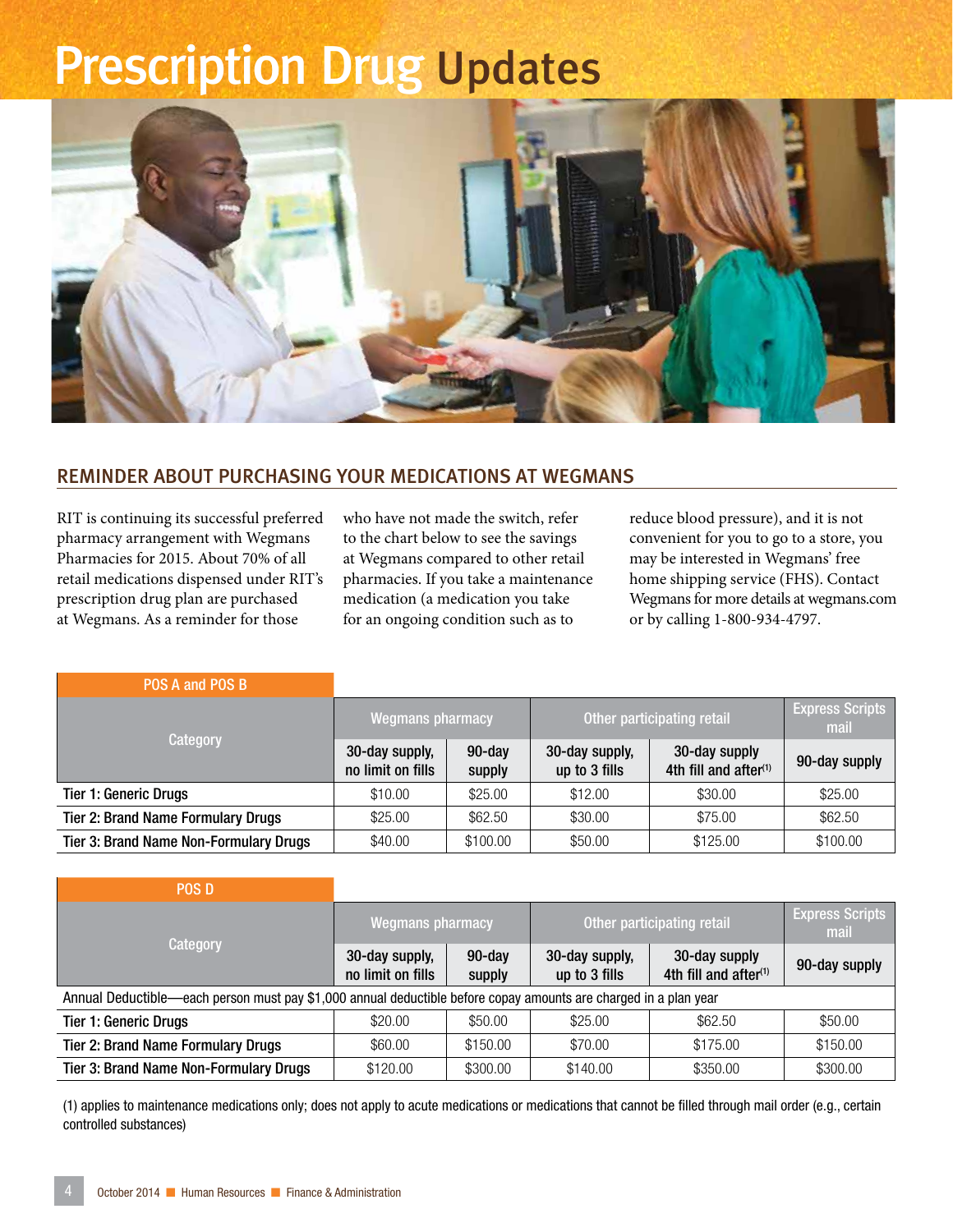### REMINDER

Coverage under RIT's dental plan is subject to Excellus' determination that services are medically appropriate. When you are going to have restorative services such as crowns, bridges, dentures, and implants, be sure to have your dental provider submit a request for a pre-determination before services are performed. That will ensure that you know, in advance, what will and will not be covered by the plan.

#### EXPRESS SCRIPTS UPDATES LIST OF EXCLUDED DRUGS

Express Scripts has announced an expansion of its list of excluded medications for 2015, bringing the total to 66. You can find the updated list, *2015 Preferred Drug List Exclusions,* on the Open Enrollment page and the Medical and Prescription Drug page of the HR website at www.rit.edu/benefits and on www.express-scripts.com.

If you are currently filling prescriptions for any of the medications that will be newly excluded beginning January 1, 2015, Express Scripts will send a letter to you and your physician this fall. Alternative covered medications are provided, and you should contact your physician about the alternative medications before you need to fill a prescription on or after January 1. Please note that if you continue to fill the excluded medication after December 31,

2014, you will be required to pay the full cost (with no discount) at the pharmacy, and the Plan will not reimburse you for any part of the cost. The amount you pay will not count toward the out-of-pocket maximum under the plan.

Express Scripts has a clinical exception process; if your physician believes you need to remain on your current medication for a clinical reason, your physician can request a medical exception review by contacting Express Scripts. We have been informed by Express Scripts that a very small number of its members pursued an exception for 2014. For the vast majority, one of the suggested alternative medications was acceptable.

There are three drugs that are excluded in 2014 that will be made available to patients in 2015: Advair (which will be a non-preferred drug, Tier 3), Auvi-Q,

and Stelara (which will be preferred drugs, Tier 2). If you were previously on one of these medications and switched to an alternative, you have the choice to continue the current medication or switch back to the previous one.

You may recall that Express Scripts initiated this strategy beginning in 2014 in response to actions by several large brand drug manufacturers to recoup market share lost to generic equivalents. Other national pharmacy benefits managers have taken similar steps to help control cost escalation. Express Scripts reports that this strategy has been successful in encouraging pharmaceutical manufacturers to provide competitive rates.

If you have questions, please contact Express Scripts member services.

![](_page_4_Picture_11.jpeg)

#### BREAST CANCER DRUGS

Another change effective January 1, 2015, under the Affordable Care Act (ACA) is an update to the 2002 U.S. Preventive Services Task Force recommendation on the use of medications for breast cancer risk reduction. There will be a \$0 copay for risk-reducing generic medications (tamoxifen or raloxifene) for women age 35 and older who have not had a breast cancer diagnosis, who are at

increased risk for breast cancer, and who are at low risk for adverse medication effects. Those covered under POS D do not need to meet the deductible before the \$0 copay will apply.

It is important to note that the Task Force did not approve a \$0 copay for women who have been diagnosed with breast cancer in the past or for women who are not at increased risk for breast cancer.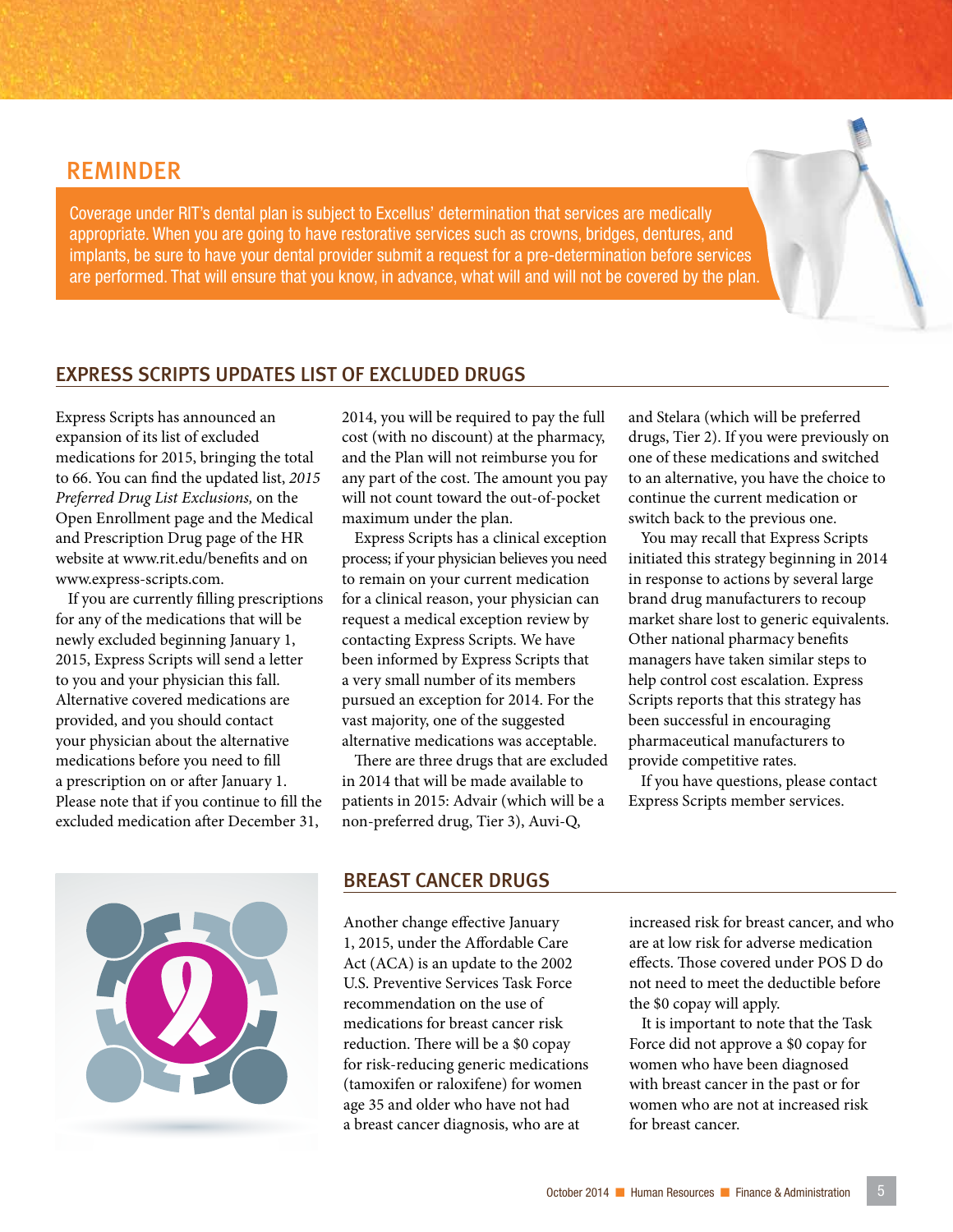# Prescription Drug Updates *continued*

# REMINDER ABOUT PRIVACY LAWS

Privacy laws prohibit health care providers and insurance companies from disclosing to another person, such as a family member, protected health information (PHI) related to your health coverage without your written authorization. If you or a family member (age 18 or older) wish to designate another individual to receive information related to your health care coverage and protected health information, you

#### should complete an authorization.

For Excellus, you will find the information in the Manage Your Privacy and Confidentiality link. For Express Scripts, go to the Health and Benefits Information and then to the Designate a Caregiver. Check with your health care provider about what they need.

### OUT-OF-POCKET MAXIMUMS ADDED TO PRESCRIPTION DRUG PLANS

For 2014, RIT added out-of-pocket maximums to the medical plans, as required by the Affordable Care Act (ACA). An out-of-pocket maximum provides good protection for plan participants who have high medical expenses, since it limits the total amount you will have to pay during the plan year.

ACA requires that, beginning in 2015, the RIT prescription drug coverage administered by Express Scripts also have an out-of-pocket maximum. Please note the prescription drug out-of-pocket maximums are separate from the medical plan out-of-pocket maximums. This means that medical expenses count only toward the medical plan out-of-pocket maximum, while prescription drug expenses count only toward the prescription drug out-ofpocket maximum. And in both cases, only covered plan expenses count toward the out-of-pocket maximums; non-covered expenses do not count. Here are some guidelines to help you understand what does and does not count toward the out-of-pocket maximum under the prescription drug coverage:

- Copays, deductibles, and coinsurance amounts you pay for covered expenses count toward the respective out-ofpocket maximums.
- If your physician has determined that the generic equivalent for a brand name drug is not medically

| <b>Plan</b>      | <b>Network</b> | <b>Medical Out-of-Pocket Maximum</b> | Rx Out-of-Pocket Maximum |
|------------------|----------------|--------------------------------------|--------------------------|
| POS A            | In-Network     | \$4,000 / \$8,000 (single/family)    | \$1,500 / \$3,000        |
|                  | Out-of-Network | \$6,000 / \$12,000 (single/family)   | Not Applicable           |
| POS <sub>B</sub> | In-Network     | \$5,000 / \$10,000 (single/family)   | \$1,500 / \$3,000        |
|                  | Out-of-Network | \$7,500 / \$15,000 (single/family)   | Not Applicable           |
| POS D            | In-Network     | \$5,000 / \$10,000 (single/family)   | \$1,600 / \$3,200        |
|                  | Out-of-Network | \$9,000 / \$18,000 (single/family)   | Not Applicable           |

Note: *POS B No Drug is not shown since there is no prescription drug coverage other than what is covered under the medical plan. The medical out-of-pocket maximum for POS B No Drug is the same as POS B.*

appropriate for you, the amount you pay for the difference between the cost of a brand name drug and its generic equivalent will count toward the out-of-pocket maximum.

- If you fill a prescription for a drug that is excluded by the pharmacy benefit manager and you pay the full cost for that prescription, it **will not count** toward the out-of-pocket maximum.
- If you purchase a maintenance medication at a retail pharmacy other than Wegmans, beginning with the fourth fill, the amount you pay in excess of the normal copay **will not count** toward the out-of-pocket maximum.
- If you fill a prescription at a nonparticipating pharmacy, any cost difference you are responsible for paying beyond your plan copay

will not count toward the out-ofpocket maximum.

- Prescription drugs administered while in the hospital are covered under the medical plan's hospitalization coverage.
- Prescription drugs administered while in the doctor's office are generally covered under the medical plan.
- Premium contributions do not count toward out-of-pocket maximums.

The chart above shows the out-ofpocket maximums for both the RIT prescription drug coverage (new for 2015) and RIT medical coverage. If you are in POS D, you may notice that your medical in-network out-of-pocket maximum for 2015 is lower than it is in 2014; this is due to the combined medical and prescription drug maximum permitted under the ACA.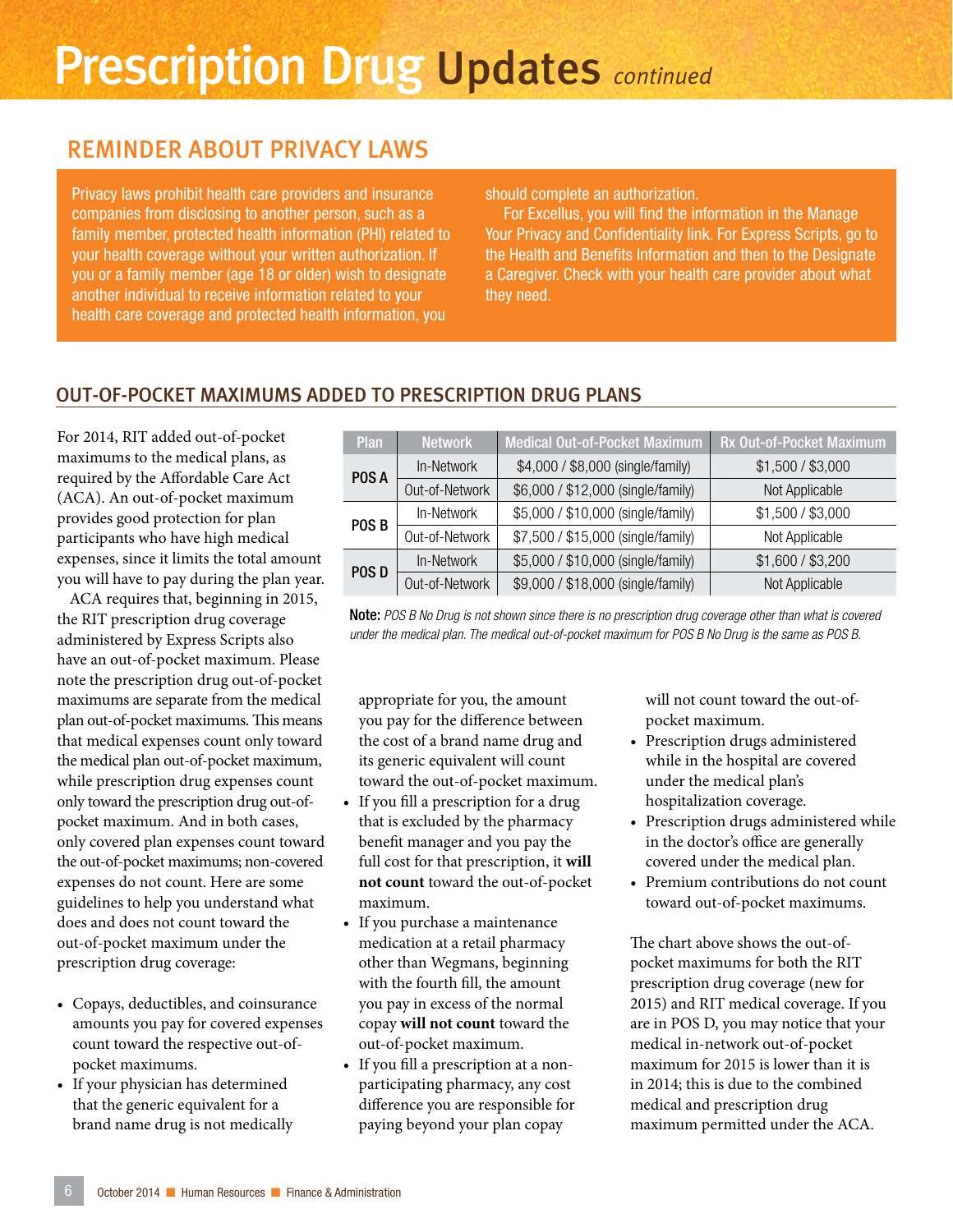### MEDICATION ADHERENCE—CRITICAL IN PROTECTING YOUR HEALTH

**"Drugs don't work if people don't take them."**—*C. Everett Koop, U.S. Surgeon General, 1985*

This past summer, Excellus BlueCross BlueShield published a report showing that many adults in upstate New York do not take their medications as prescribed for four common chronic conditions: high blood pressure, high cholesterol, diabetes, and depression.

The statistics in the report are alarming: fewer than half of patients continuously take their medication as directed for these conditions. Specifically, for every 100 patients prescribed a medication, 88% filled the prescription, 76% initially took the prescription as directed, and 47% continued to take the medication as directed.

The health implications of not taking prescriptions (called "medication non-adherence") as directed can be very serious. According to the report, medication non-adherence contributes to 125,000 estimated premature deaths each year, 35-50% of treatment failures, increased risk for hospitalization and nursing home admissions, diminished health status, and reduced job performance.

**One of the most important things you can do to protect your health is to take your medication as directed by your health care provider.** Not taking your medication as directed includes:

- Not filling a new or existing prescription,
- Not taking medicine as you should (including skipping or stopping doses),
- Taking more or less of a prescribed medication, and
- Taking medicine at the wrong time.

#### **Tips to Help You Take Your Medicines as Directed**

This chart shows common reasons why people say they do not take their medication, along with easy solutions and tips for addressing these problems. If you have trouble taking your medication as directed, perhaps this information will help you.

| <b>Common reason</b>                                       | <b>Tips</b>                                                                                                                                                                                                                                                                                                     |
|------------------------------------------------------------|-----------------------------------------------------------------------------------------------------------------------------------------------------------------------------------------------------------------------------------------------------------------------------------------------------------------|
| why medication<br>is not taken                             | Go Generic—Ask your doctor or pharmacist if there's a generic drug that's                                                                                                                                                                                                                                       |
|                                                            | right for you.<br>• Many brand drugs have a generic version, which means they have the<br>same active ingredients but are less expensive.<br>• Generic drugs are safe and FDA-approved.                                                                                                                         |
| "It is too<br>expensive."                                  | Look for Lower Cost Brands-If a generic is not available, a lower cost<br>brand option may be. Talk to your doctor or pharmacist about your options.                                                                                                                                                            |
|                                                            | Save Money—Get your prescription drugs from Wegmans Pharmacy or<br>Express Scripts mail pharmacy. It's convenient and it may save you money!                                                                                                                                                                    |
| "Sometimes I<br>just forget to                             | Use Simple Planning-Make a daily routine and set reminders!<br>• Take your medicine at the same time each day<br>• Put reminders on your calendar<br>• Use reminder alarms, pill boxes, medication dispensers, or watches                                                                                       |
| take it."                                                  | Use Electronic Devices-Smartphone, tablet, and computer applications<br>• Access free medication reminder applications<br>• Make and print your own medication schedule                                                                                                                                         |
| "Getting<br>refills can be<br>inconvenient.<br>Sometimes I | Use Wegmans Free Home Shipping or Express Scripts Mail Order<br>Pharmacy-Easy, convenient refills. Medication delivered to your door!<br>• Reminders sent to you when it's time to reorder<br>• Reorder by phone, online, or mail<br>• Request for refills are easy and convenient<br>• Potential to save money |
| forget to refill."                                         | Pharmacy Reminder System-Wegmans, Express Scripts, and some other<br>pharmacies offer phone, e-mail, or text reminders when it's time to refill, as<br>well as automatic refills for many medications.                                                                                                          |
| "I don't like the<br>side effects."                        | Talk to your Doctor or Pharmacist-Ask about your options.<br>• Ask your doctor or pharmacist if it's important to take the medication you<br>were prescribed<br>• Medications may be necessary to prevent serious health problems from<br>developing later                                                      |
| "It's just too<br>complicated."                            | <b>Try These Tools:</b><br>• Ask your doctor or pharmacist for a written medication schedule<br>• Use a phone, tablet, or computer application to create a medication<br>schedule and use reminder applications to send alerts to take your<br>medications and get refills                                      |

If you have questions about your medication, talk with your doctor or pharmacist. They will help you find solutions to your medication problems.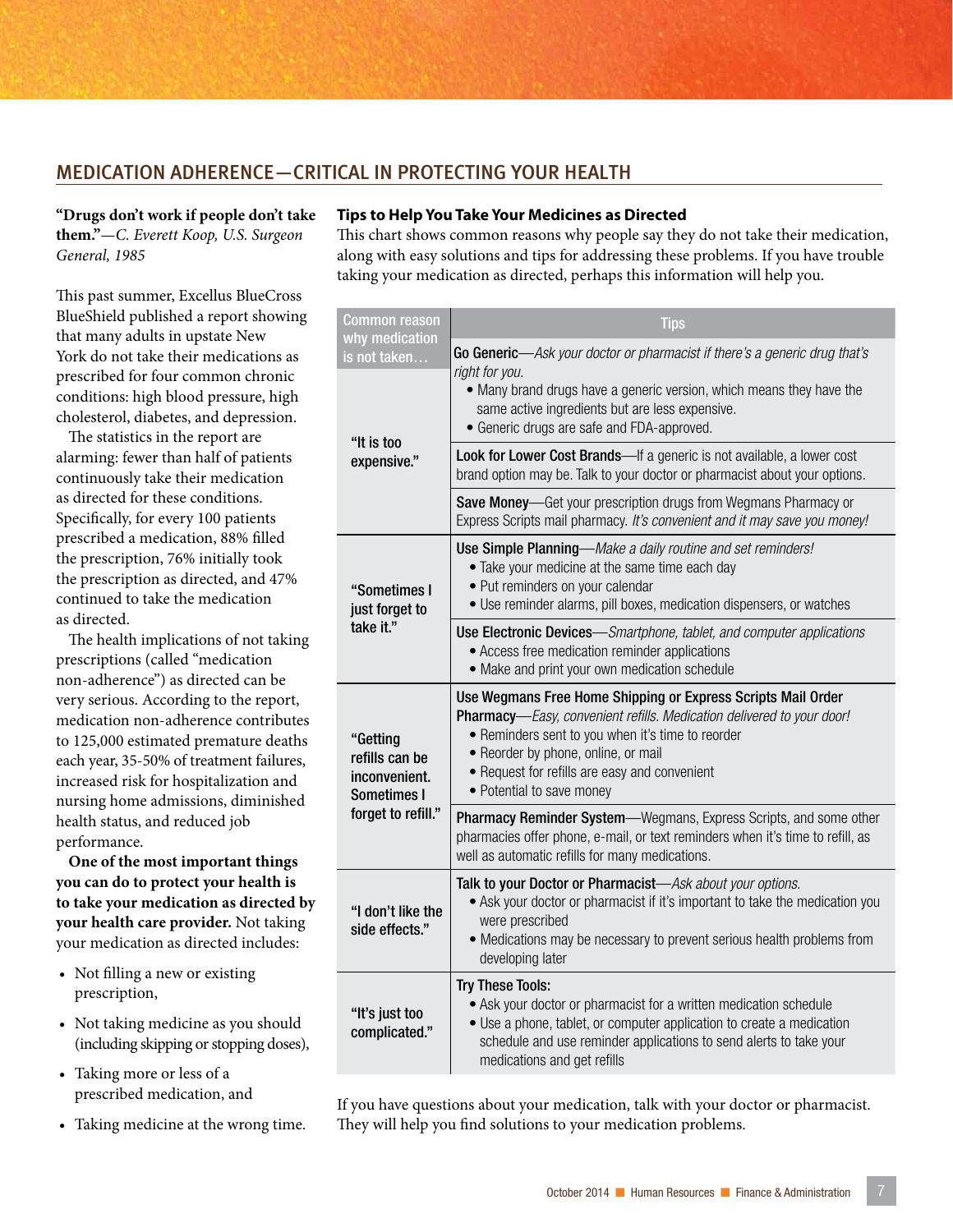# **Important Health Opportunities This Fall**

During November, on the dates indicated in the schedule on page 9, RIT will host wellness events that will include:

- Wellness screenings (Know Your Numbers) that earn you a \$100 Wellness Payment!
- Blood pressure screenings by **Wegmans**

![](_page_7_Picture_4.jpeg)

#### WELLNESS SCREENINGS

Once again this fall, RIT will host wellness screenings on campus from Monday, November 10 – Friday, November 21. Last year, nearly 1,200 faculty and staff participated in the screening and earned a \$100 wellness payment. Our goal is to exceed last year's level by having even more employees take this important step toward improved health and well-being.

The wellness screening includes a brief health questionnaire, blood draw, and blood pressure check. Please remember that the screening requires a 12-hour fast. The process is a convenient way for you to "know your numbers." Results include your

- Blood pressure
- Cholesterol and triglycerides
- Blood glucose

Medical personnel from Interactive Health (an independent health and wellness company partnered with Excellus BlueCross BlueShield) will conduct the voluntary, free, and confidential screenings. You are eligible

for this program if you are a regular full-time or regular extended part-time RIT employee; you do not need to be participating in RIT's medical plan.

#### **To participate in the wellness screening:**

• Make an appointment. Call 1-866-270- 5441 or go to www.excellusbcbs.com/ blue4u. **Walk-in participants are welcome; however, employees with scheduled appointments will be given priority.** First-time website users must **register** using the sponsor code **XGFHL**

If it is not convenient for you to participate in the screenings on campus, the "Test at a Lab" option is available through December. This option lets you go to any Lab Corp location affiliated with Interactive Health to have your blood drawn. For more information about participating labs, call member services at 1-866-270- 5441 or go to www.excellusbcbs.com/ blue4u. And don't forget to fast for 12 hours prior to your appointment and to bring your medical plan ID card.

• Complete the medical questionnaire either online when you schedule your appointment or on paper at your screening.

Within 48 hours you'll receive your confidential, personalized results of the health evaluation online. Additionally, a comprehensive printed report that explains your numbers, proposes a health goal, and offers personalized recommendations will be sent to you at your home address. At your request, the report can also be sent to your personal physician.

In addition to the great resources and coaching opportunities available on campus through the Better Me program, Interactive Health provides a variety of tools, online resources, and one-on-one telephonic coaching to help you reach and achieve your personal health goals.

#### **It's Confidential**

Please be assured that this is a confidential process. RIT will not receive any employee's specific/identified information. RIT will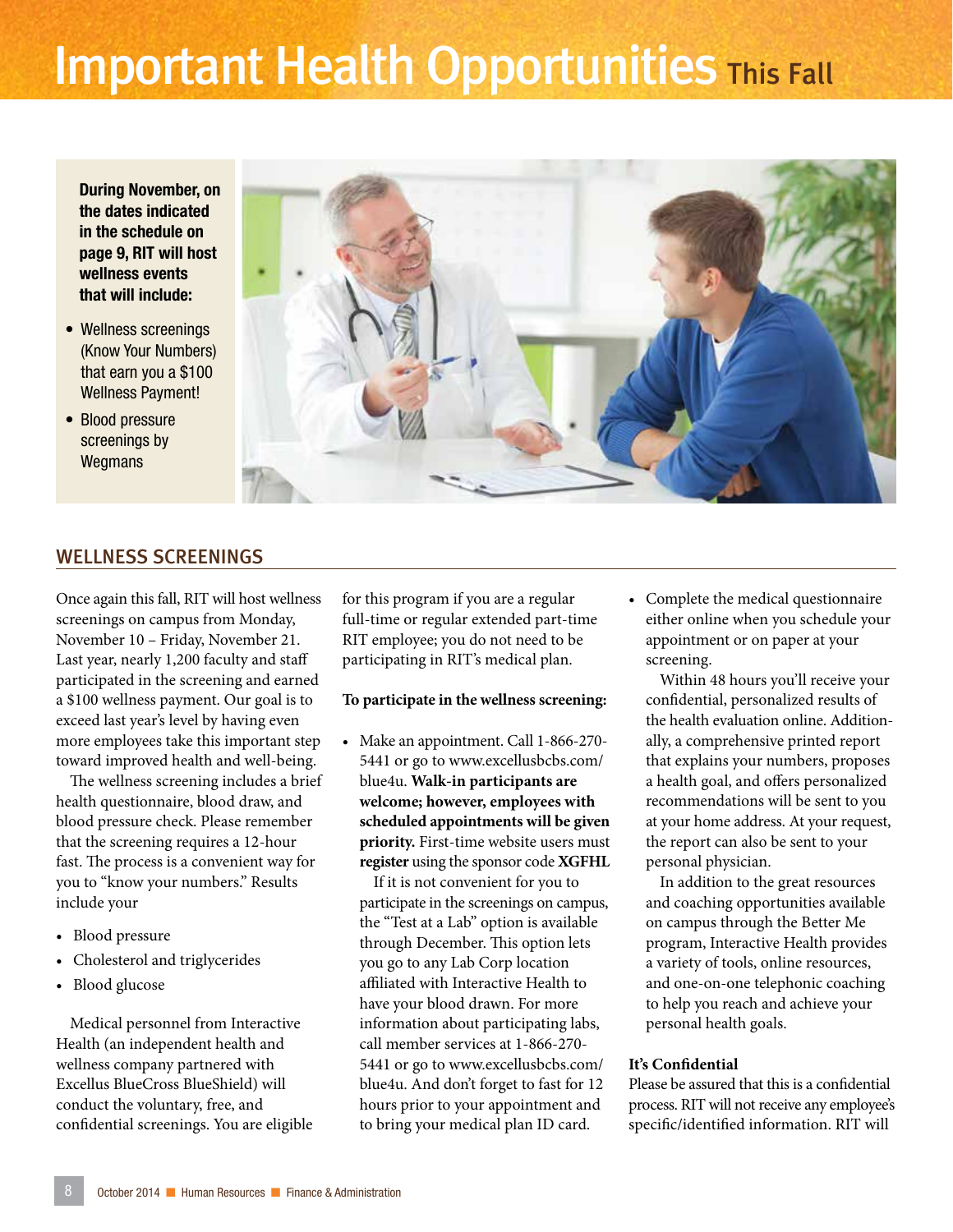receive aggregate reports that summarize the health status of the entire group of people who participate in the screenings. These aggregate reports will allow us to design wellness programming and offer resources to address the health needs of our population.

#### **Quick facts from the 2013 screening:**

- 1,171 participants
- 75% of participants were considered low risk
- Average of 3 days of exercise each week
- Average BMI: 28.2 (>25 is considered overweight; >30 obese )
- 15% of participants are at risk for a cardiovascular event
- Some participants discovered that they had high blood sugar or diabetes
- Over 60% of our population was considered pre-hypertensive or hypertensive

As a result of last year's aggregate data, *Better Me* implemented an array of programs to help faculty and staff reach their goals for improved health and well-being. Each participating employee had the opportunity for a one-to-one meeting with a Health Fitness Specialist to create a personalized *Wellness Action Plan*. The Wegmans Blood Pressure Program was brought to campus to help employees get control of their condition through convenient, onsite coaching with a Wegmans pharmacist. Additionally, *Better Me* offered healthy cooking classes in collaboration with dining services and weight management programs like PATH (Proactive Approach to Health), to help faculty and staff reach a healthier weight. We look forward to continuing and expanding the *Better Me* offerings to meet our employees' needs.

![](_page_8_Picture_10.jpeg)

### EARN A \$100 WELLNESS PAYMENT!

Because we believe it is so very important for faculty and staff to participate in the wellness screening, RIT will once again provide a \$100 payment to every employee who participates. This taxable payment will be included in your paycheck approximately two weeks after your screening. This is an investment RIT is willing to make in the health of our employees.

exter Me

#### *What does it mean to know your numbers?*

One of the key goals of the wellness screening is to help you "know your numbers." Your "numbers" refer to the fundamental measures of your wellbeing, which are cholesterol, blood pressure, glucose, and triglycerides. Being aware of your numbers helps you understand your current health status and your risk factors for certain conditions. This first step empowers you to truly take charge of your health.

#### *Wellness Screening Schedule (November 10–November 14)*

| <b>Date</b> | <b>Time</b> | Locations                                                                             |
|-------------|-------------|---------------------------------------------------------------------------------------|
| 11/10/14    |             | 7 a.m.–12 p.m.   Fireside Lounge, SAU                                                 |
|             |             | 11/11/14   7 a.m. $-12$ p.m.   Fireside Lounge, SAU                                   |
|             |             | 11/12/14   7 a.m.–12 p.m.   Student Dev. Center 55-1300 and Room 2290, Global Village |
|             |             | 11/13/14   7 a.m. $-12$ p.m.   Fireside Lounge, SAU                                   |
|             |             | 11/14/14   7 a.m. - 12 p.m.   FMS, Building 99, Room 1260                             |

#### *Wellness Screening Schedule (November 17–November 21)*

| <b>Date</b> | <b>Time</b>      | <b>Locations</b>                                                    |
|-------------|------------------|---------------------------------------------------------------------|
| 11/17/14    | 7 a.m. - 12 p.m. | Fireside Lounge, SAU and Room 2290, Global Village                  |
| 11/18/14    | 7 a.m.-12 p.m.   | Fireside Lounge, SAU and Room 2290, Global Village                  |
| 11/19/14    |                  | 7 a.m.–12 p.m.   Fireside Lounge, SAU and Room 2290, Global Village |
| 11/20/14    | 7 a.m.-12 p.m.   | Fireside Lounge, SAU and Room 2290, Global Village                  |
| 11/21/14    |                  | 7 a.m.–12 p.m.   Fireside Lounge, SAU and Room 2290, Global Village |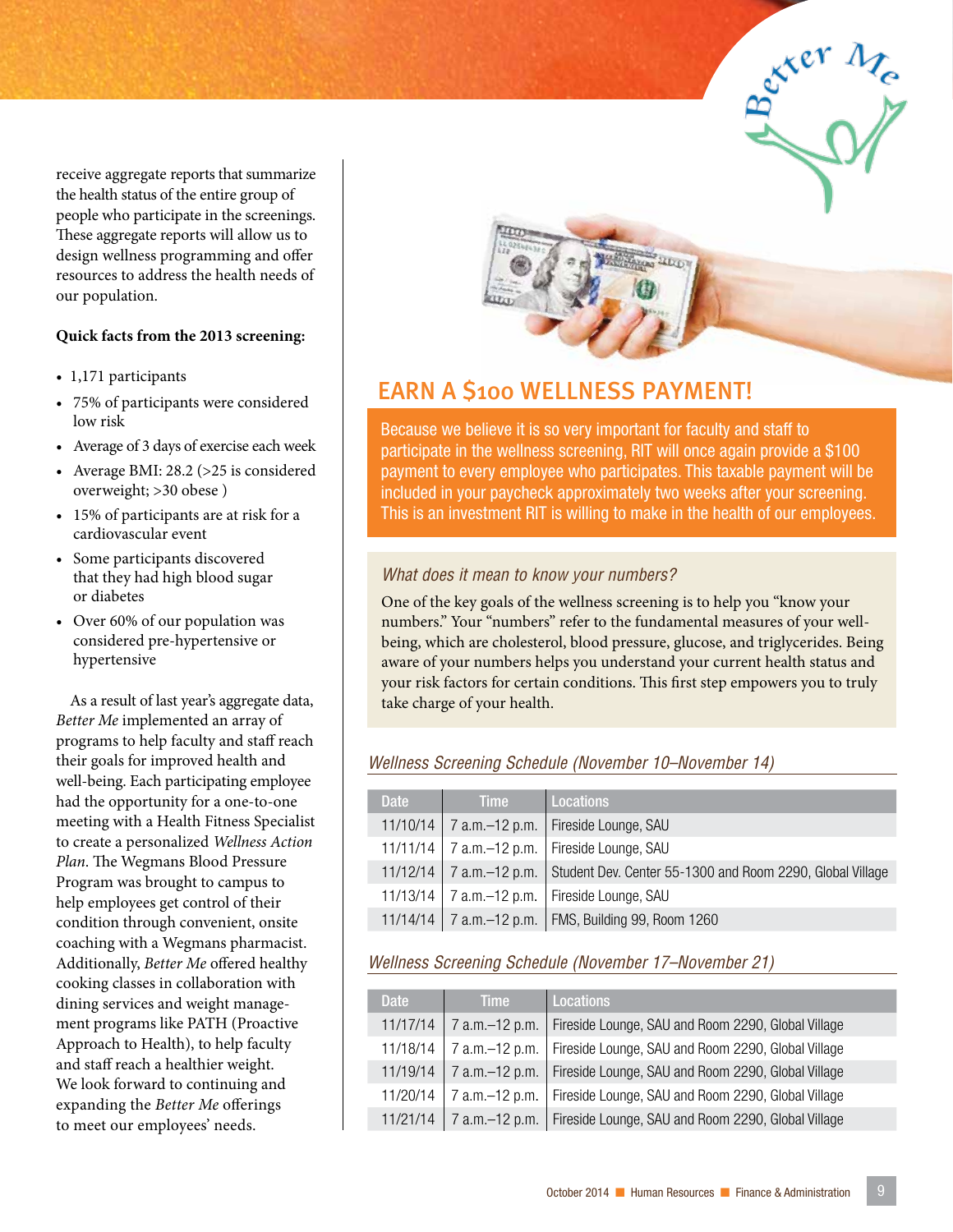# Rochester Regional **Health System**

![](_page_9_Picture_1.jpeg)

#### RGHS HAS MERGED WITH UNITY HEALTH SYSTEM

As you may have read recently, with the merger of **Rochester General Health System (RGHS)** and Unity Health System, the new combined system has a new name: Rochester Regional Health System (RRHS). Both organizations continue to work on merging their provider networks with an expected completion date of January 1, 2015.

While the name has changed, RIT's alliance with the former RGHS has not. RIT's POS medical plans continue to include the newly named **RRHS Copay Option**.

The lower copays are made possible because a study of costs across the Rochester area shows that, on average, costs at RRHS are often lower than at other systems. Under this option, there is a lower copay when you obtain the following medical services from RRHS providers:

- office visit to primary care physician (PCP)
- office visit to specialists
- emergency room visits
- inpatient hospitalization
- outpatient facility

The lower copays do not apply to tests, treatments,

or any other services (e.g., allergy shots, chiropractic services, X-rays, etc.). You will find the details by service in the *Medical Benefits Comparison Book* found on the HR website on the Open Enrollment page and the Medical and Prescription Drug Coverage page.

If you are looking for an RRHS provider, please remember that RRHS offers the RRHS Find-a-Physician Service to help you find RRHS providers. You will find details on the HR website. In addition, RRHS has provided RIT with a listing

of participating providers that we have posted on the HR website. Since the list is 129 pages, you can search for any of the fields in the file (name, specialty, etc.) instead of printing it. Simply hold down the Ctrl key (the Command key for Macs) and press the F key, then enter the text you are searching for and click Next.

We have received feedback from participants that some providers have not charged the lower copay at the time of service. We are continuing to work with Excellus BlueCross BlueShield and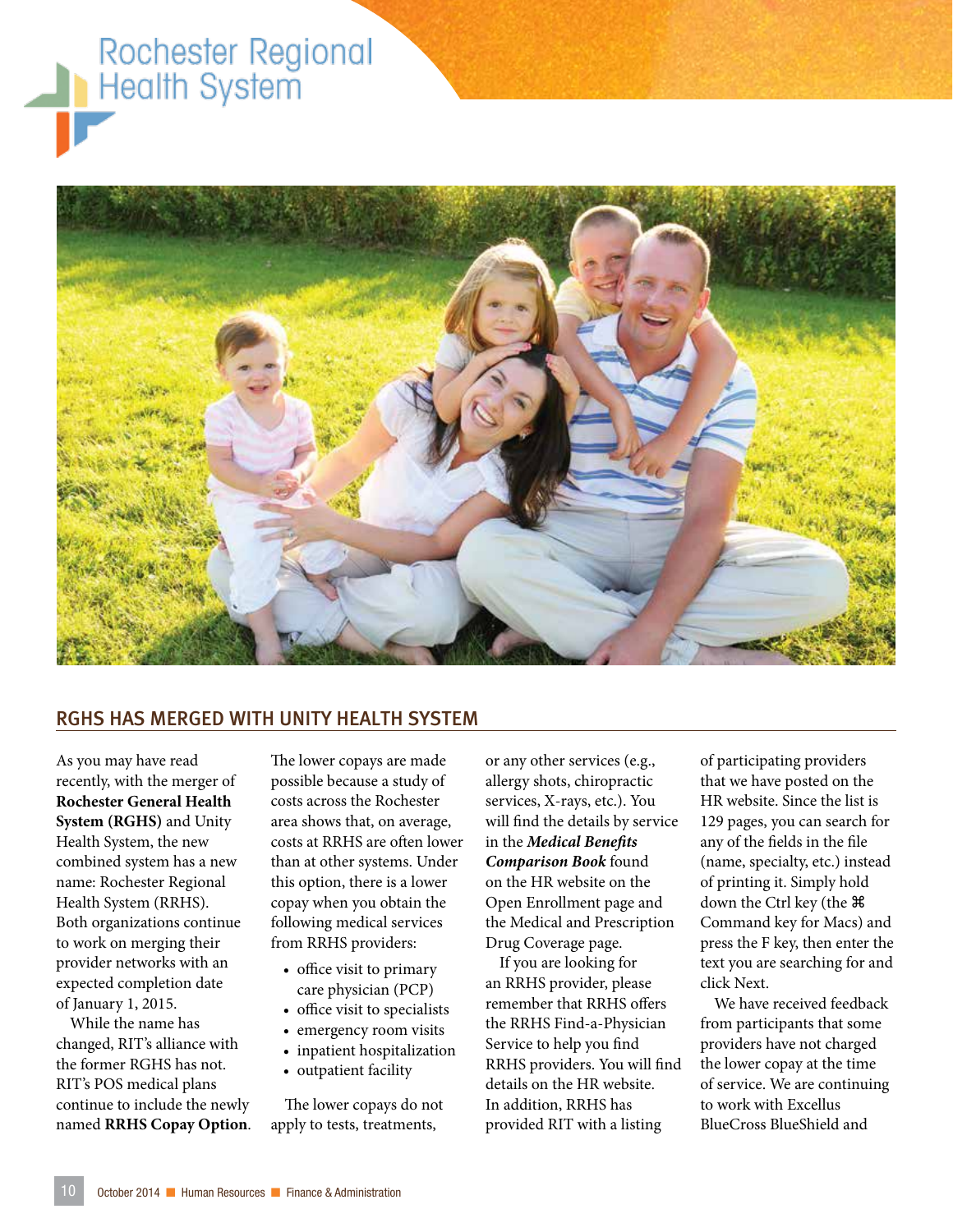# New EAP Provider

RRHS to improve the process to ensure patients are charged the appropriate lower copays by RRHS providers and facilities. One change we are making is an update to the ID cards to show both the RRHS and non-RRHS copay amounts. All participants will receive new ID cards in late December. While your ID number will remain the same, the 3-digit prefix in front of the ID number will change. This new prefix indicates to the provider's office that the RIT plan is not a standard POS plan. In addition, Excellus will be sending a mailing to RRHS providers to remind them of the special copay arrangement for RIT plan participants.

It is important for you to know that when Excellus processes a claim, they process it based on the correct copay, regardless of the copay the provider charged you. Therefore, if you believe you are charged an incorrect copay, you can refer to the monthly Health Summary Excellus sends you or log in to your account on its website to see how the claim was processed. If you determine that you were overcharged, you should contact the provider directly (Excellus reimburses the provider based on the correct copay). We know that some providers automatically issue a refund check and others hold the overpayment as a credit on your account; in this case, you can contact the provider and request that the amount be refunded to you.

As the RRHS transition continues to evolve, we will keep you informed.

#### ANNOUNCING A NEW EMPLOYEE ASSISTANCE PROGRAM (EAP) PARTNER

To ensure that RIT and employees receive the best prices and coverage for our various benefits, Human Resources conducts a competitive market review of one or more of our benefits each year. This recommended business practice will not always result in a change in vendor, but will often generate better pricing and potentially new and better plan features than could be obtained without this effort.

Earlier this year, RIT issued a request for proposal (RFP) to several companies for our Employee Assistance Program (EAP). Currently, a company called ESI provides these benefits for RIT. As a result of this RFP process, we are pleased to announce that our EAP benefits will be provided under a new relationship with ComPsych® Guidance Resources®, effective January 1, 2015.

ComPsych Guidance Resources, founded in 1984, is the largest provider of EAP services in the world. They provide global service centers staffed by dedicated clinical, legal, financial, wellness, absence management, behavioral, and work-life experts 24 hours a day.

We are excited about the enhanced services—**all confidential**—available through Guidance Resources:

- Free phone access 24 hours a day to clinicians with a master's or doctoral degree
- Worldwide network of psychologists, licensed clinical social workers, and other professionals with a master's degree for in-person counseling
- Care management and followup on every case
- Award-winning Internet service with full access to program components

In addition, Guidance Resources has a number of valuable programs to help you manage your life:

**FamilySource®—**unlimited customized research and referral support for child care, elder care, education, and more

**LegalConnect®—**unlimited telephonic consultation and information with licensed staff attorneys in the areas of family law, custody, real estate, estate planning, tax questions, and ID theft. They also provide local referrals for in-person consultations with discounted legal fees.

**FinancialConnect®—**unlimited telephonic consultation and information with their staff experts in the areas of budgeting, debt, credit, tax issues, and more

**HealthyGuidance® Telephonic Services—**programs offered include tobacco cessation, weight management, lifestyle coaching, sleep coaching, and HealthyGuidance® Kids

We are very excited about this new partnership and the enhancements we can provide for our employees and their eligible family members. Guidance Resources will have a representative at the Benefits Fair; please be sure to stop by their table for more information. We will also send out more detailed information as we get closer to the January 1, 2015, implementation date.

If you or a family member is receiving services from the current EAP provider, ESI, as of December 31, you can continue these services until the case is closed, up to a total of six counseling visits.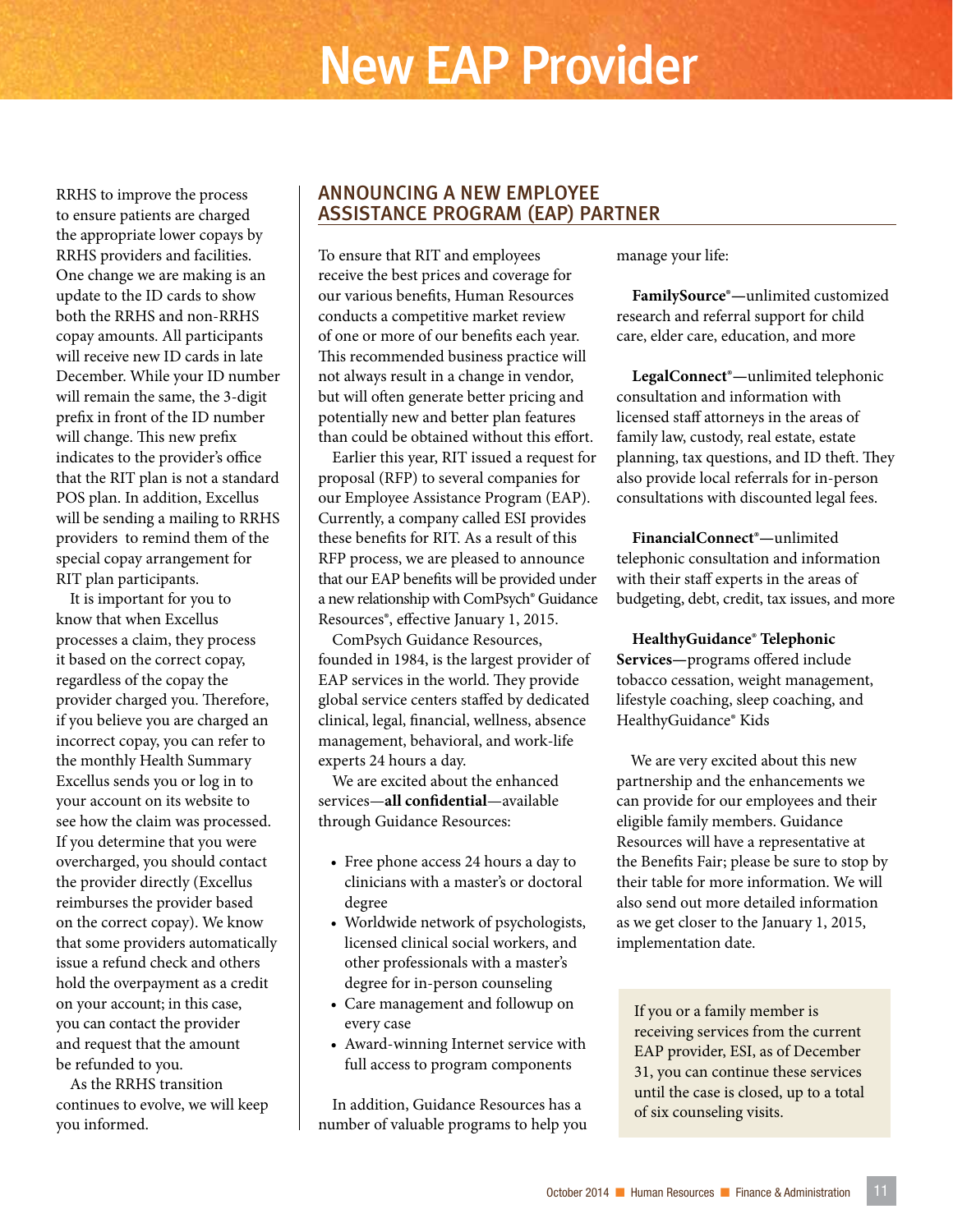# 2015 Other Benefits News

### TOP REASONS TO QUIT SMOKING

- **1. Cost Savings:** If you smoke one pack of cigarettes a day in New York state, you are probably spending over \$3,000 a year for this habit. In 10 years, that's over \$30,000. Imagine what else you could do with that much money!
- **2. Your Health:** Smoking causes damage to the human body from head to toe. Smoking causes chronic lung disease, emphysema, chronic bronchitis, cancer, coronary heart disease, and stroke, among other diseases affecting nearly every organ of the body. Smokers are more likely to get colds, have shortness of breath and wheezing, get cataracts, and have gum disease.
- **3. Your Life:** Smoking is the number one cause of preventable death and disease in the U.S. Smoking-related diseases claim an estimated 443,000 American lives each year.
- **4. Your Family's Health:** Secondhand smoke contains over 250 chemicals known to be toxic or cancer causing. It causes disease and premature death in children and adults who do not smoke. Children exposed to secondhand smoke are more likely to get ear infections, pneumonia, bronchitis, and asthma.
- **5. Inconvenience:** Over the last 30 years, more and more places have become smoke-free, including workplaces. Smokers who quit often remark that they have more time to spend with their family or to enjoy other activities.
- **6. Environmental Impact:** Cigarette butts and other tobacco waste have a negative impact on our environment. Cigarette butts are the most littered item accumulating in our waste stream. Litter attracts other litter, with cigarette butts often the "gateway" to attracting other litter. Much water pollution is attributable to discarded cigarette

butts, and has a damaging impact on underwater plants and aquatic animals. Beach closures, destroyed habitat, and unsafe drinking water are some of the severe environmental and human health problems resulting from pollutants.

**7. Impact on Pets:** Several recent scientific papers have reported the significant health threat smoking poses to pets. Secondhand smoke has been associated with oral cancer and lymphoma in cats, lung and nasal cancer in dogs, and lung cancer in birds.

#### **Help Available to You if You Want to Quit Smoking**

There are numerous resources available to help you quit smoking. If you participate in RIT's medical and prescription drug plans, the following benefits apply:

- The requirement for having prior authorization for smoking cessation medications has been eliminated from RIT's prescription drug coverage.
- You have free access to the *Quit for Life Program*, which includes:
	- One-on-one telephone coaching with a professional Quit Coach
	- Medication recommendations, if appropriate
	- Free nicotine replacement products (patch, lozenges, or gum), if recommended, delivered to your home
	- Easy-to-use "Quit Guides" for support between sessions
	- Online interactive discussion forums available 24/7
	- Help guide for family and friends

There are additional resources available to **all** RIT faculty and staff, whether participating in RIT's medical and prescription drug plans or not:

- RIT's new Employee Assistance Program (EAP) partner, ComPsych Guidance Resources, has trained, certified tobacco cessation specialists who will work with you to customize a plan based on your situation and needs.
- RIT's *Better Me* Employee Wellness program's health fitness specialists are all Fresh Start Smoking Cessation Facilitators. Your health fitness specialist can meet one-on-one with you to help develop a plan to quit smoking. Your plan will be individualized to your specific needs and they will guide you through the process of quitting smoking as well as quitting for good. The support can also include stress management techniques as well as healthy eating and exercise tips. For more information you can contact the Better Me Wellness Program at betterme@rit.edu or 585-475-2067.
- The New York State Smokers' Quitline: 1-866-NY-QUITS (1-866-697-8487). The Quitline is a free and confidential service that provides effective stop smoking services to New Yorkers who want to stop smoking. The Quitline offers:
	- Telephone coaching in English and Spanish. Translations through Language Line Services is available for other languages.
	- A starter kit of FREE nicotine replacement medications for eligible smokers.
	- Click to quit!
	- Coaching and nicotine replacement therapy coverage for at least two quit smoking attempts per year.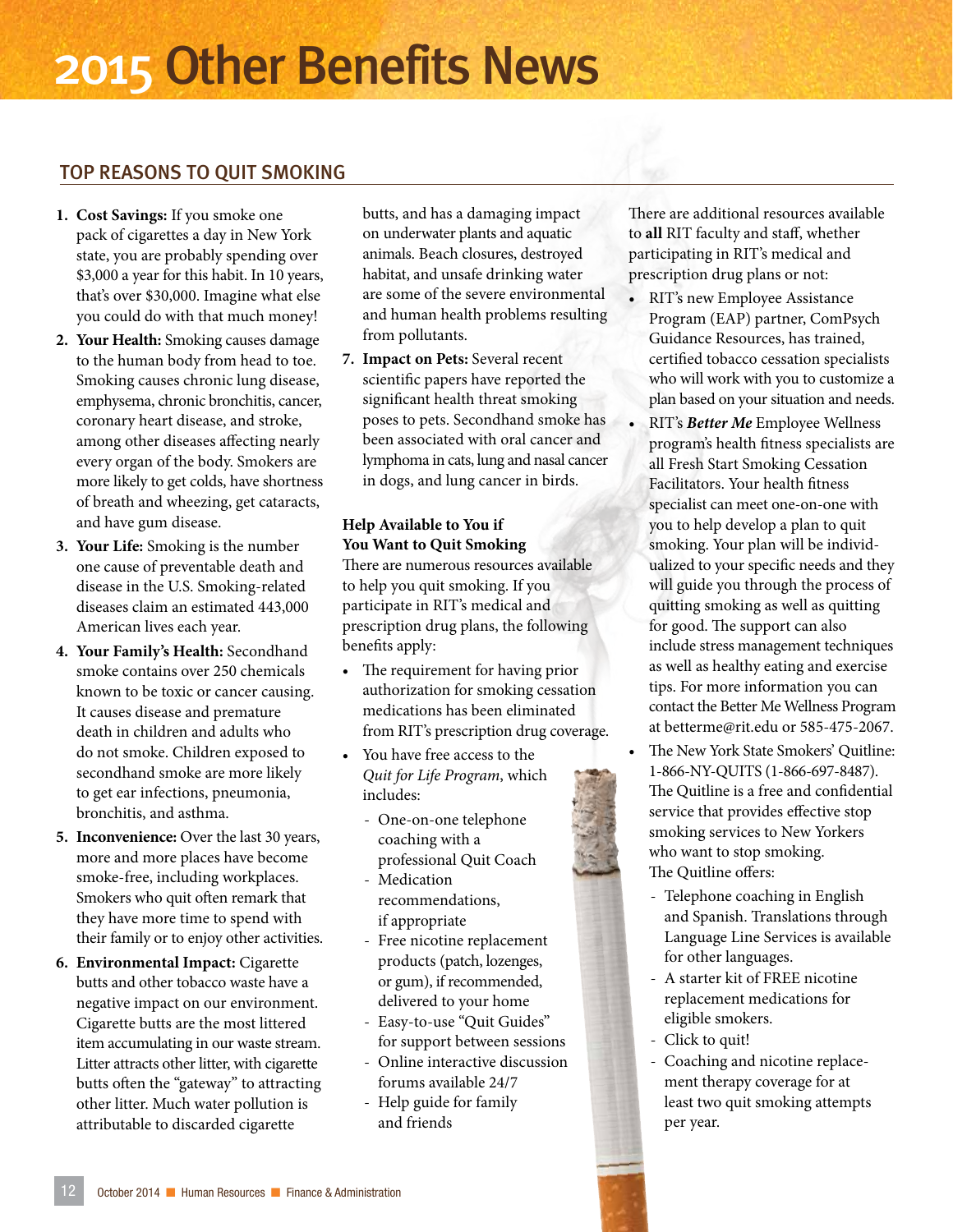![](_page_12_Picture_0.jpeg)

#### COLLECTING SOCIAL SECURITY NUMBERS FOR FAMILY MEMBERS OF EMPLOYEES WITH RIT MEDICAL COVERAGE

The Affordable Care Act (ACA) requires an employer who offers employee medical coverage to submit detailed reporting regarding all the people covered by the medical plan. One of the required items that RIT must report to the government beginning for 2015 is the name and Social Security Number (SSN) of each covered family member of an employee.

Since RIT has not collected the SSN of family members for many years, we have now started to collect the SSN for all newly enrolled family members under RIT's employee medical plan. We will begin the process of collecting the SSNs for all other family members covered under RIT's medical plan in 2015. Please be assured that this information will be safeguarded with the same level of security protection we currently provide for all employee confidential data.

In addition to the federal requirement for RIT as an employer, there is also a federal requirement for individuals to have medical coverage; failure to do so will subject the individual to a federal tax penalty. When you provide your family member's SSN to RIT, we can report to the federal government that your family member has medical coverage through RIT and you can avoid the tax penalty.

#### SEPARATE OPEN ENROLLMENT FOR THOSE NEWLY ELIGIBLE FOR MEDICAL COVERAGE UNDER ACA

Last fall, in our open enrollment newsletter, we described the "employer mandate" under the Affordable Care Act (ACA), which requires employers with 50 or more employees to offer medical coverage to its full-time employees.

Because the ACA defines a "fulltime employee" as one who works 30 or more hours per week, on average, during the year, employees in several additional categories will become eligible for coverage as of January 1, 2015, if they meet the required number of work hours. In last fall's newsletter, we described these categories of employees and the processes we are using to measure hours (you will find the newsletter on the benefits website in the newsletter section www.rit.edu/ benefits).

If you received this newsletter directly from Human Resources, then you are in an employee category that has been eligible for RIT medical coverage because you are a regular full-time or regular extended part-time employee. As we communicated in last fall's enrollment newsletter, the new law has no effect on your eligibility for RIT medical coverage.

A separate open enrollment will be held for the newly eligible employees, whom we are currently calling the "ACA Group." This separate enrollment period will have several differences from the one for regular employees. It will be held later, will be a manual process (the employee will complete a

form instead of entering information online through Oracle Employee Self-Service), and will offer one medical plan and no other benefits. Employees in the ACA Group should be advised to contact RIT Human Resources if they have any questions.

> If you are currently in an employment category eligible for RIT health care benefits, you will continue to be eligible in 2015, unless you change your employment category or terminate employment. You have the right to opt out of RIT's coverage and obtain your coverage through the marketplace if you wish. However, please note that if you do so, RIT will make no contribution to your marketplace coverage, so you will have to pay the full premium (less any government tax credits for which you may be eligible).

**Note: If you sign up for a plan in the marketplace to be effective January 1, 2015, you must cancel your RIT coverage during the open enrollment period. Otherwise, you may have both coverages and may not be able to cancel your RIT coverage mid-year.**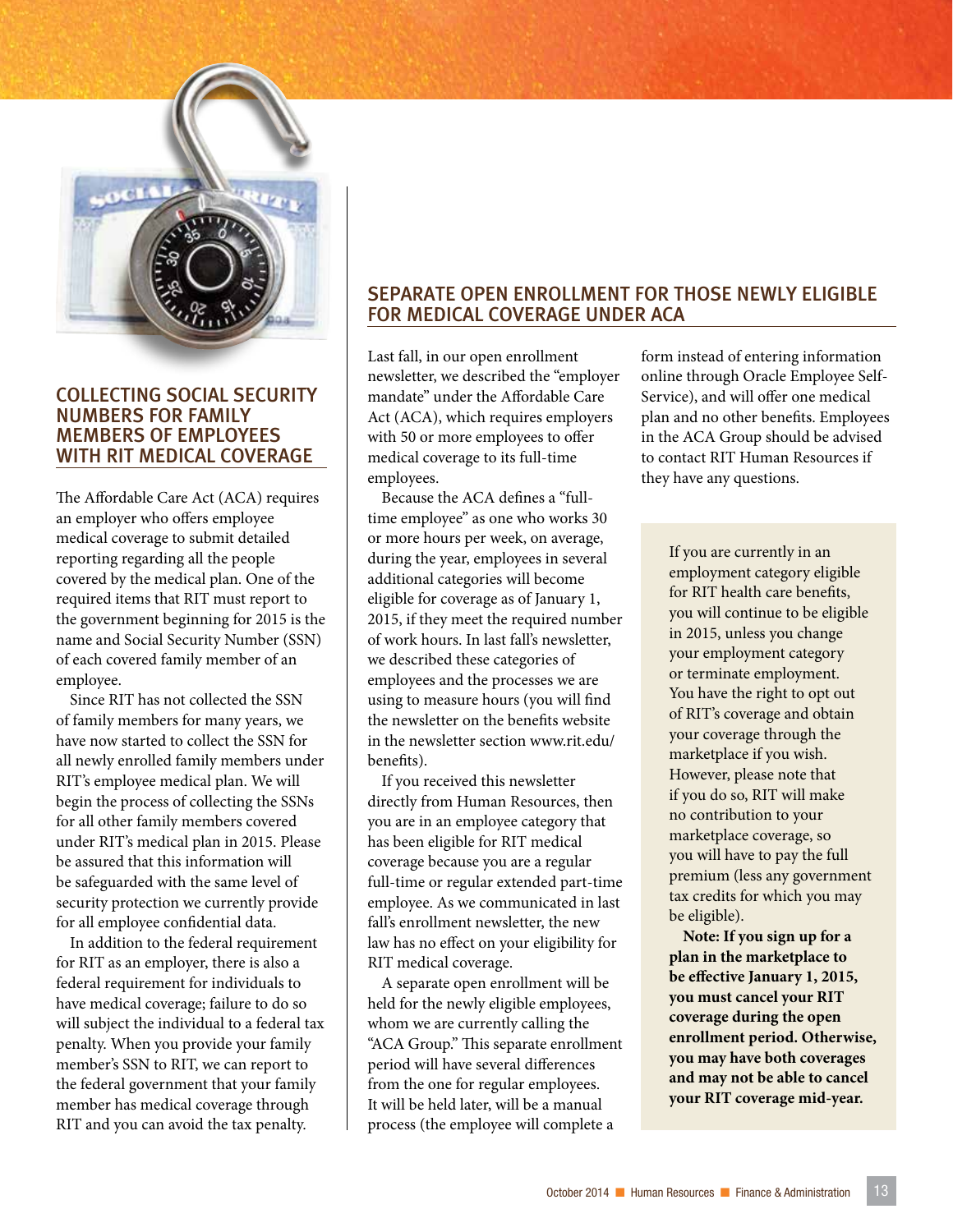# 2015 Benefits Contribution Rates

MEDICAL, VISION & DENTAL RATES

|                                     |                                                                       |                                             | Per Pay Period Employee Contribution          |                                              |                                             |  |  |
|-------------------------------------|-----------------------------------------------------------------------|---------------------------------------------|-----------------------------------------------|----------------------------------------------|---------------------------------------------|--|--|
|                                     |                                                                       | FULL-TIME SALARY LEVEL 1*                   |                                               |                                              | <b>FULL-TIME SALARY LEVEL 2*</b>            |  |  |
|                                     |                                                                       |                                             | Salary $<$ \$40,000                           |                                              | Salary = $$40,000-83,999$                   |  |  |
| <b>PLAN</b>                         | <b>LEVEL OF</b><br><b>COVERAGE</b>                                    | <b>EXEMPT</b><br>(24 Deductions)            | NON-EXEMPT<br>(26 Deductions)                 | <b>EXEMPT</b><br>(24 Deductions)             | <b>NON-EXEMPT</b><br>(26 Deductions)        |  |  |
| <b>Blue Point2 POS A</b>            | • Individual<br>• 2 Person<br>• Family<br>• One Parent Family         | \$52.87<br>\$125.99<br>\$172.41<br>\$145.32 | \$48.81<br>\$116.30<br>\$159.15<br>\$134.14   | \$76.84<br>\$167.21<br>\$235.46<br>\$194.66  | \$70.92<br>\$154.35<br>\$217.34<br>\$179.69 |  |  |
| <b>Blue Point2 POS B</b>            | · Individual<br>• 2 Person<br>• Family<br>• One Parent Family         | \$45.40<br>\$105.55<br>\$153.95<br>\$114.52 | \$41.91<br>\$97.43<br>\$142.11<br>\$105.71    | \$ 66.95<br>\$143.82<br>\$208.26<br>\$150.94 | \$61.80<br>\$132.75<br>\$192.24<br>\$139.33 |  |  |
| <b>Blue Point2 POS B</b><br>No Drug | • Individual<br>• 2 Person<br>• Family<br>• One Parent Family         | \$2.60<br>\$26.37<br>\$57.48<br>\$28.18     | \$2.40<br>\$24.34<br>\$53.06<br>\$26.01       | \$16.54<br>\$39.41<br>\$79.15<br>\$44.99     | \$15.27<br>\$36.38<br>\$73.06<br>\$41.53    |  |  |
| <b>Blue Point2 POS D</b>            | · Individual<br>• 2 Person<br>$\bullet$ Family<br>• One Parent Family | \$2.92<br>\$32.04<br>\$63.00<br>\$34.38     | \$2.70<br>\$29.57<br>\$58.16<br>\$31.74       | \$19.14<br>\$45.23<br>\$84.64<br>\$51.27     | \$17.67<br>\$41.75<br>\$78.13<br>\$47.32    |  |  |
| <b>Vision Care Plan</b>             | · Individual<br>• 2 Person<br>• Family                                | \$5.01<br>\$10.01<br>\$16.11                | \$4.62<br>9.24<br>\$<br>\$14.87               | \$5.01<br>\$10.01<br>\$16.11                 | \$4.62<br>9.24<br>\$<br>\$14.87             |  |  |
| <b>Dental Plan</b>                  | · Individual<br>• 2 Person<br>• Family                                | \$4.29<br>\$10.14<br>\$15.34                | 3.96<br>$\mathbb{S}$<br>9.36<br>\$<br>\$14.16 | \$4.29<br>\$10.14<br>\$15.34                 | 3.96<br>\$<br>9.36<br>\$<br>\$14.16         |  |  |

*\*Salary as of 1/1/15 or hire date, if later*

#### LIFE INSURANCE RATES

| <b>Basic Life Insurance</b>                                            |                            | Monthly Rate per \$1,        |  |  |  |
|------------------------------------------------------------------------|----------------------------|------------------------------|--|--|--|
| Fully paid for by RIT for<br>full-time employees. No<br>employee cost. | <b>AGE AS OF</b><br>1/1/15 | N <sub>0</sub><br><b>SMO</b> |  |  |  |
|                                                                        | 29 and under               | \$0.0                        |  |  |  |
| <b>Supplemental and</b>                                                | 30-34                      | \$0.0                        |  |  |  |
| <b>Spouse Life Insurance</b>                                           | $35 - 39$                  | \$0.0                        |  |  |  |
| The rates for Supplemental<br>and Spouse Life Insurance                | 40-44                      | \$0.                         |  |  |  |
| are shown in the chart                                                 | 45-49                      | \$0.                         |  |  |  |
| below. The rate for spouse                                             | 50-54                      | \$0.3                        |  |  |  |
| coverage is based on the                                               | 55-59                      | \$0.                         |  |  |  |
| employee's (your) age and                                              | 60-64                      | \$0.                         |  |  |  |
| your spouse's smoking                                                  | 65-69                      | \$1.                         |  |  |  |
| status.                                                                | 70-74                      | \$2.                         |  |  |  |

#### ,000 of Coverage

| AGE AS OF<br>1/1/15 | <b>NON-</b><br><b>SMOKER</b> | <b>SMOKER</b> |
|---------------------|------------------------------|---------------|
| 29 and under        | \$0.045                      | \$0.085       |
| 30-34               | \$0.055                      | \$0.135       |
| $35-39$             | \$0.085                      | \$0.210       |
| $40 - 44$           | \$0.11                       | \$0.275       |
| 45-49               | \$0.18                       | \$0.45        |
| $50 - 54$           | \$0.305                      | \$0.73        |
| 55-59               | \$0.47                       | \$1.01        |
| 60-64               | \$0.63                       | \$1.24        |
| 65-69               | \$1.22                       | \$2.19        |
| 70-74               | \$2.27                       | \$3.63        |
| 75 and over         | \$4.25                       | \$5.86        |

#### *Child Life Insurance*

The Child Life Insurance cost per pay period is the same regardless of the number of children covered.

| \$5,000 coverage:  | \$0.39 if non-exempt (26 pay periods)<br>\$0.42 if exempt (24 pay periods) |
|--------------------|----------------------------------------------------------------------------|
| \$10,000 coverage: | \$0.78 if non-exempt (26 pay periods)<br>\$0.85 if exempt (24 pay periods) |

#### BENEFLEX ANNUAL MAXIMUMS

*Dependent Day Care Spending Account* \$5,000 (IRS maximum for all employers, per family)

*Health Care Spending Account*  \$2,500 (IRS maximum for all participants)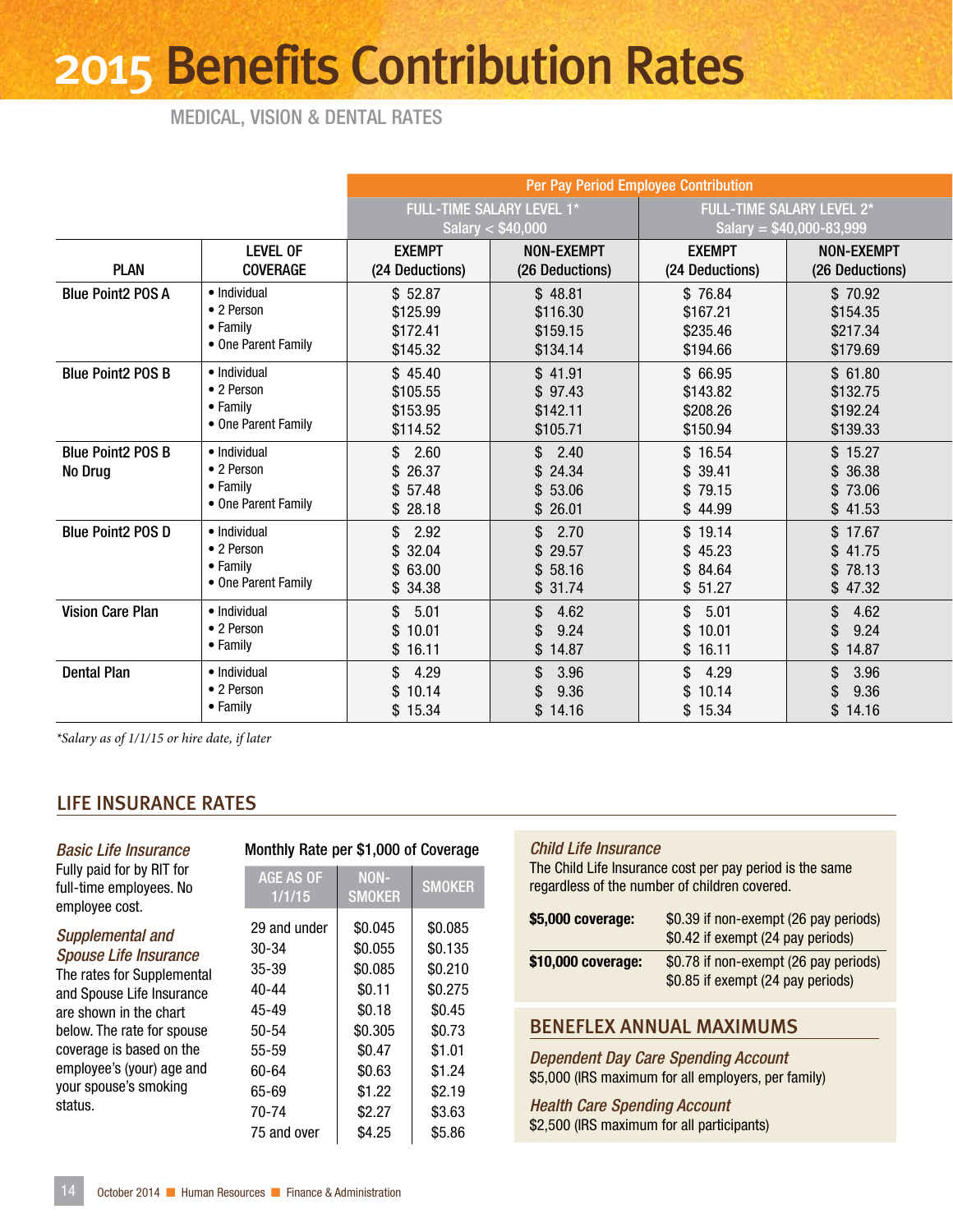Your coverage and contribution amounts for your benefit choices are displayed on the enrollment screens when you log in to Employee Self-Service. Refer to the detailed plan information to determine which plan is right for you.

|                                  |                   | Per Pay Period Employee Contribution |                   |                     |                           |
|----------------------------------|-------------------|--------------------------------------|-------------------|---------------------|---------------------------|
| <b>FULL-TIME SALARY LEVEL 3*</b> |                   | <b>FULL-TIME SALARY LEVEL 4*</b>     |                   |                     | <b>EXTENDED PART-TIME</b> |
| Salary = $$84,000-125,999$       |                   | Salary = $$126,000$                  |                   | <b>All Salaries</b> |                           |
| <b>EXEMPT</b>                    | <b>NON-EXEMPT</b> | <b>EXEMPT</b>                        | <b>NON-EXEMPT</b> | <b>EXEMPT</b>       | <b>NON-EXEMPT</b>         |
| (24 Deductions)                  | (26 Deductions)   | (24 Deductions)                      | (26 Deductions)   | (24 Deductions)     | (26 Deductions)           |
| \$88.58                          | \$81.77           | \$99.76                              | \$92.08           | \$125.09            | \$115.47                  |
| \$186.32                         | \$171.99          | \$206.84                             | \$190.93          | \$275.74            | \$254.53                  |
| \$259.02                         | \$239.10          | \$284.57                             | \$262.68          | \$351.39            | \$324.36                  |
| \$216.38                         | \$199.74          | \$239.40                             | \$220.99          | \$303.52            | \$280.17                  |
| \$77.97                          | \$71.97           | \$88.48                              | \$81.67           | \$116.01            | \$107.08                  |
| \$161.08                         | \$148.69          | \$179.92                             | \$166.08          | \$254.31            | \$234.75                  |
| \$229.65                         | \$211.98          | \$253.25                             | \$233.77          | \$326.54            | \$301.42                  |
| \$167.23                         | \$154.37          | \$186.75                             | \$172.38          | \$266.49            | \$245.99                  |
| \$24.07                          | \$22.22           | \$31.09                              | \$28.70           | \$64.49             | \$59.53                   |
| \$49.36                          | \$45.56           | \$60.92                              | \$56.24           | \$147.59            | \$136.23                  |
| \$94.53                          | \$87.26           | \$109.27                             | \$100.86          | \$194.82            | \$179.83                  |
| \$55.15                          | \$50.90           | \$67.46                              | \$62.27           | \$162.10            | \$149.63                  |
| \$26.53                          | \$24.49           | \$33.43                              | \$30.85           | \$46.20             | \$42.64                   |
| \$55.10                          | \$50.86           | \$ 66.54                             | \$61.42           | \$152.79            | \$141.03                  |
| \$99.81                          | \$92.13           | \$114.38                             | \$105.58          | \$200.06            | \$184.67                  |
| \$61.36                          | \$ 56.64          | \$73.55                              | \$67.89           | \$167.25            | \$154.38                  |
| \$<br>5.01                       | 4.62<br>\$        | \$5.01                               | 4.62<br>\$        | 5.01<br>\$          | \$4.62                    |
| \$10.01                          | 9.24              | \$10.01                              | 9.24              | 10.01<br>\$         | 9.24<br>\$                |
| \$16.11                          | \$14.87           | \$16.11                              | \$14.87           | \$16.11             | \$14.87                   |
| \$<br>4.29                       | 3.96<br>\$        | \$4.29                               | 3.96<br>\$        | \$6.89              | \$6.36                    |
| 10.14<br>\$                      | 9.36              | \$10.14                              | 9.36              | \$15.99             | \$14.76                   |
| \$15.34                          | \$14.16           | \$15.34                              | \$14.16           | \$24.44             | \$22.56                   |

#### AD&D INSURANCE RATES

*Basic AD&D Insurance* Fully paid for by RIT for full-time employees. No employee cost.

*Supplemental and Spouse AD&D Insurance* \$.026 per \$1,000 of coverage.

#### *Child AD&D Insurance*

The Child AD&D Insurance cost per pay period is the same regardless of the number of children covered.

| \$5,000 coverage:  | \$0.06 if non-exempt (26 pay periods)<br>\$0.07 if exempt (24 pay periods) |
|--------------------|----------------------------------------------------------------------------|
| \$10,000 coverage: | \$0.12 if non-exempt (26 pay periods)<br>\$0.13 if exempt (24 pay periods) |

#### LTD RATES

*Basic LTD* Fully paid for by RIT for full-time employees. No employee cost.

*Supplemental LTD* \$0.27 per \$100 of base pay (full-time employees only)

#### GROUP LEGAL SERVICES

*Hyatt Legal Plan* \$8.65 per pay period if non-exempt (26 pay periods)

\$9.38 per pay period if exempt (24 pay periods)